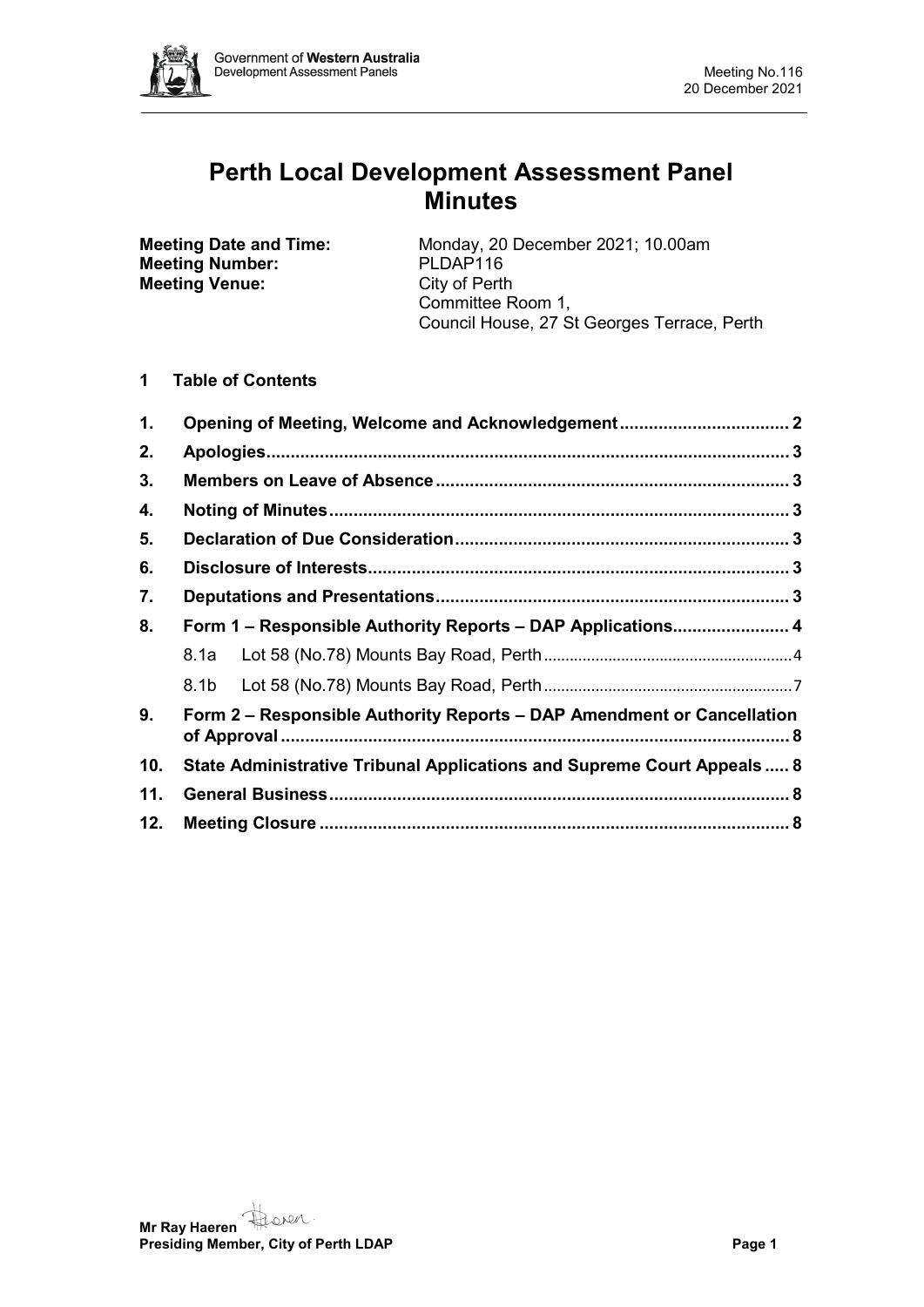

# **Attendance**

# **DAP Members**

Mr Ray Haeren (Presiding Member) Mr Jarrod Ross (Deputy Presiding Member) Ms Diana Goldswain (Third Specialist Member) Cr Viktor Ko (Local Government Member, City of Perth) Cr Catherine Lezer (Local Government Member, City of Perth)

# **Officers in attendance**

Ms Julia Kingsbury (City of Perth) Mr Dewald Gericke (City of Perth) Mr Roberto Colalillo (City of Perth) Ms Ashlee Buck, (City of Perth) Mr Craig Smith (City of Perth) Mr Shervin Family (City of Perth) Mr William Schaefer (Western Australian Planning Commission)

### **Minute Secretary**

Ms Sarah Hingston (City of Perth)

# **Applicants and Submitters**

Mr Dan Lees (element) Mr Douglas Rabach (Brookfield Properties) Mr Kristjan Donaldson (Donaldson Boshard)

### **Members of the Public / Media**

<span id="page-1-0"></span>Nil

### **1. Opening of Meeting, Welcome and Acknowledgement**

The Presiding Member declared the meeting open at 10:05 on 20 December 2021 and acknowledged the traditional owners and paid respect to Elders past and present of the land on which the meeting was being held.

The Presiding Member announced the meeting would be run in accordance with the DAP Standing Orders 2020 under the *Planning and Development (Development Assessment Panels) Regulations 2011.*

# **1.1 Announcements by Presiding Member**

The Presiding Member advised that in accordance with Section 5.16 of the DAP Standing Orders 2020 which states *'A person must not use any electronic, visual or audio recording device or instrument to record the proceedings of the DAP meeting unless the Presiding Member has given permission to do so.',* the meeting would not be recorded.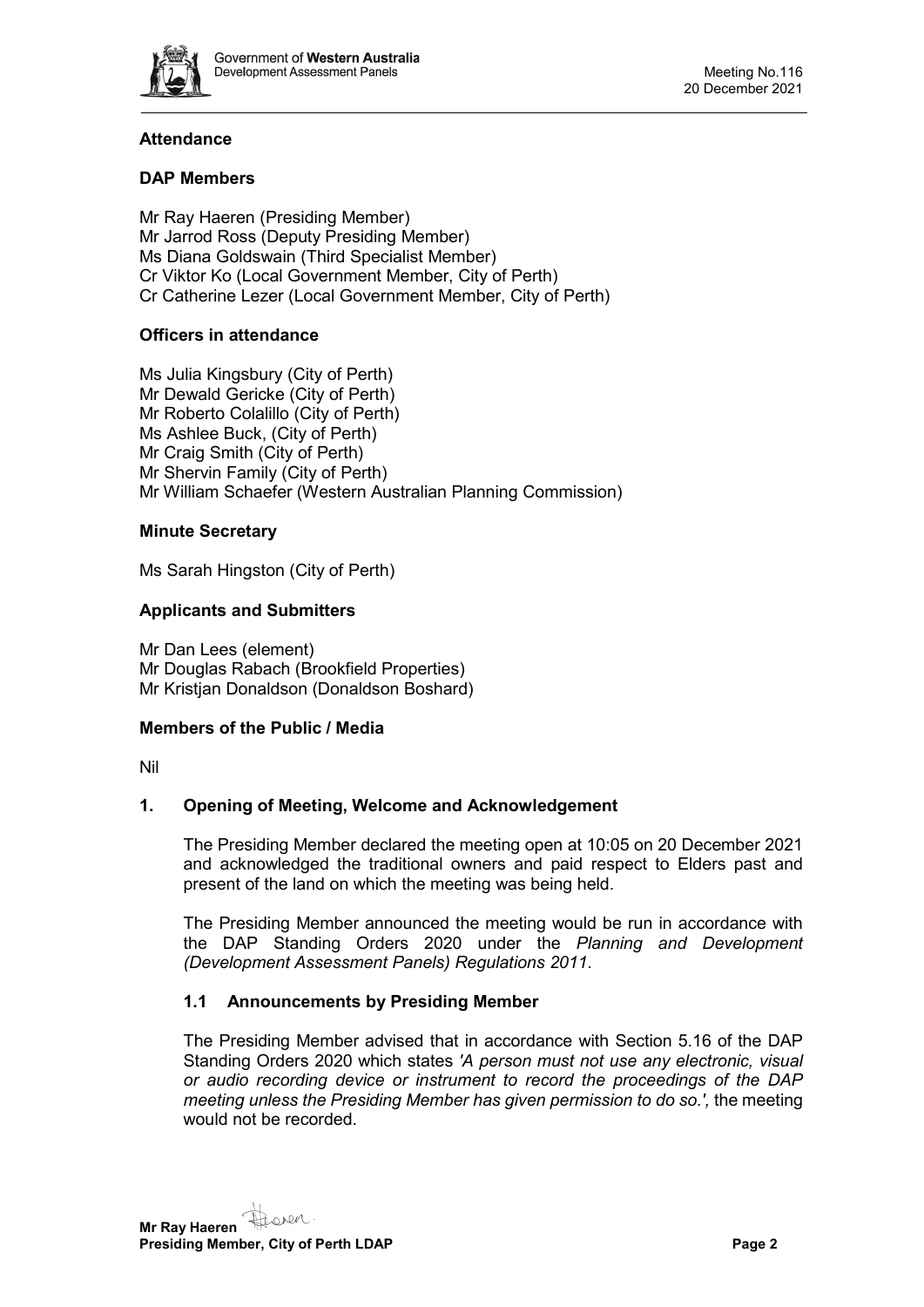

# <span id="page-2-0"></span>**2. Apologies**

Cr Brent Fleeton (Local Government Member, City of Perth) Cr Liam Gobbert (Local Government Member, City of Perth)

### <span id="page-2-1"></span>**3. Members on Leave of Absence**

Nil

### <span id="page-2-2"></span>**4. Noting of Minutes**

DAP members noted that signed minutes of previous meetings are available on the [DAP website.](https://www.dplh.wa.gov.au/about/development-assessment-panels/daps-agendas-and-minutes)

#### <span id="page-2-3"></span>**5. Declaration of Due Consideration**

All members declared that they had duly considered the documents.

#### <span id="page-2-4"></span>**6. Disclosure of Interests**

Nil

### <span id="page-2-5"></span>**7. Deputations and Presentations**

- **7.1** Mr Douglas Rabach (Brookfield Properties) addressed the DAP in support of the recommendation for the application at Item 8.1 and responded to questions from the panel.
- **7.2** Mr Dan Lees (element) addressed the DAP in support of the recommendation for the application at Item 8.1 and responded to questions from the panel.
- **7.3** Mr Kristjan Donaldson (Donaldson Boshard) addressed the DAP in support of the recommendation for the application at Item 8.1 and responded to questions from the panel.
- **7.4** The City of Perth officers addressed the DAP in relation to the application at Item 8.1a and responded to questions from the panel.
- **7.5** The Western Australian Planning Commission addressed the DAP in relation to the application at Item 8.1b and responded to questions from the panel.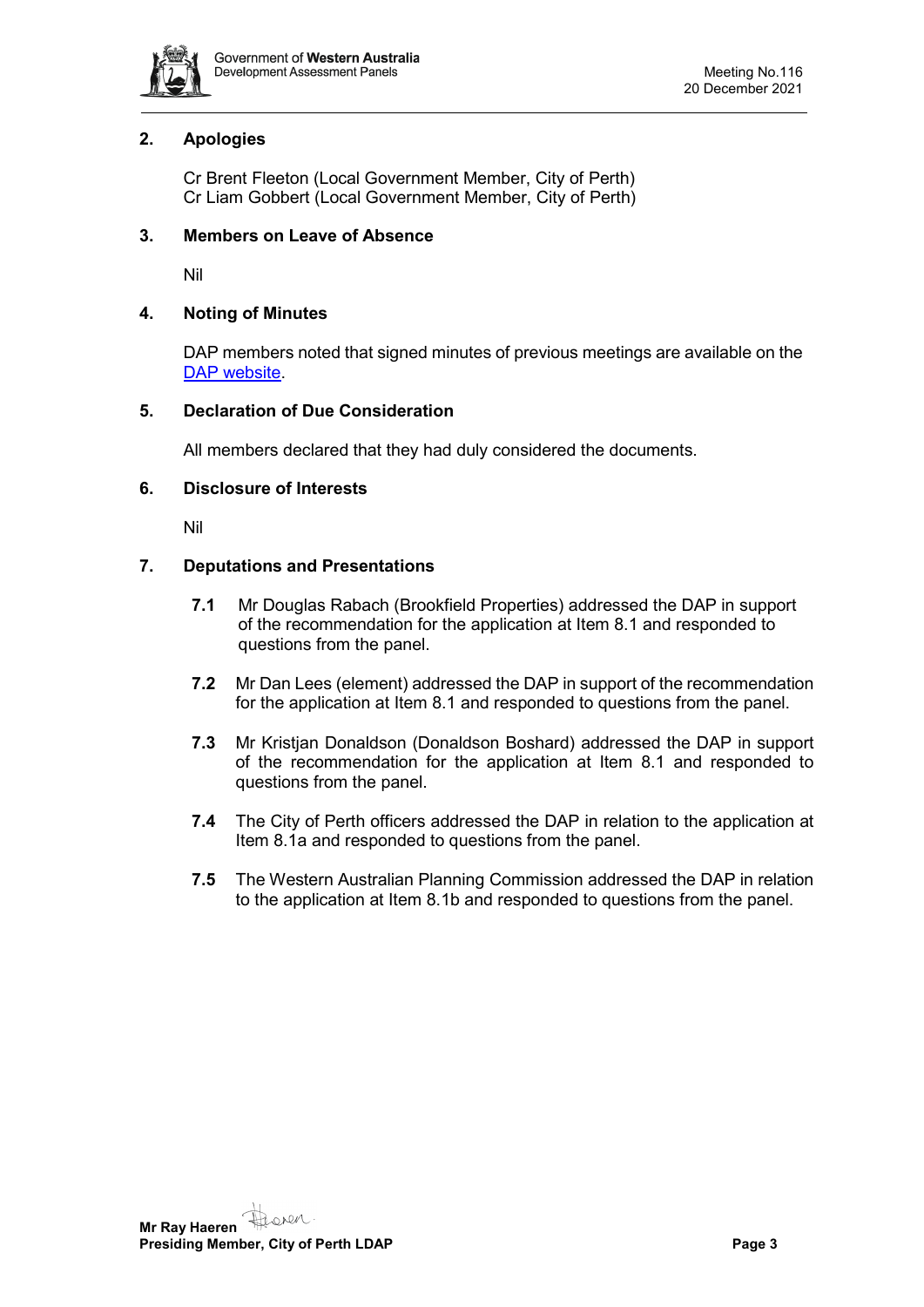

# <span id="page-3-1"></span><span id="page-3-0"></span>**8. Form 1 – Responsible Authority Reports – DAP Applications**

#### **8.1a Lot 58 (No.78) Mounts Bay Road, Perth**

| Development Description: | Nine (9) Storey Commercial Building |
|--------------------------|-------------------------------------|
| Applicant:               | element                             |
| Owner:                   | The Perth Diocesan Trustees         |
| Responsible Authority:   | City of Perth                       |
| DAP File No:             | DAP/21/02030                        |

#### **REPORT RECOMMENDATION**

**Moved by:** Cr Catherine Lezer **Seconded by:** Cr Viktor Ko

That the City of Perth Local Development Assessment Panel resolves to:

1. **Approve** DAP Application reference DAP/21/02030 and accompanying perspectives (Attachment 2) and development plans (Attachment 3) in accordance with Clause 68 of Schedule 2 (Deemed Provisions) of the *Planning and Development (Local Planning Schemes) Regulations 2015*, and the provisions of City Planning Scheme No. 2 subject to the following conditions:

#### **Conditions**

- 1. the development being constructed with high quality and durable materials and finishes and to a level of detailing that is consistent with the elevations and perspectives received on 17 November 2021, with particular attention to providing:
	- a) the ground level entry and circulation area adjacent to Mounts Bay Road with aesthetic treatments and finishes, providing a high-quality interface between the new development and the street;
	- b) aesthetic treatments and finishes to the exposed/visible portions of the eastern side boundary wall; and
	- c) appropriate screening of the waste 'staging' area located adjacent to the Mounts Bay Road frontage,

with the final details of the design including a sample board of the proposed materials, colours and finishes being submitted for approval by the City prior to applying for a building permit;

- 2. any proposed air-conditioning condensers, external building plant, lift overruns, piping, ducting, water tanks, transformers and fire control rooms being located or screened so that they cannot be viewed from any location external to the building and to minimise any visual and noise impact, including any such plant or services located within the service/loading area of the development and with fire boosters being integrated into the design of the building or landscaping, with details of the location and screening of such plant and services being submitted for approval by the City prior to applying for a building permit;
- 3. a final landscape masterplan for the site including the role and function of all landscaping areas with final details including soil depths, plant species, irrigation and management, being submitted for approval by the City prior to applying for a building permit, with all site and landscaping works being completed prior to occupation of the office building and thereafter maintained to a high standard;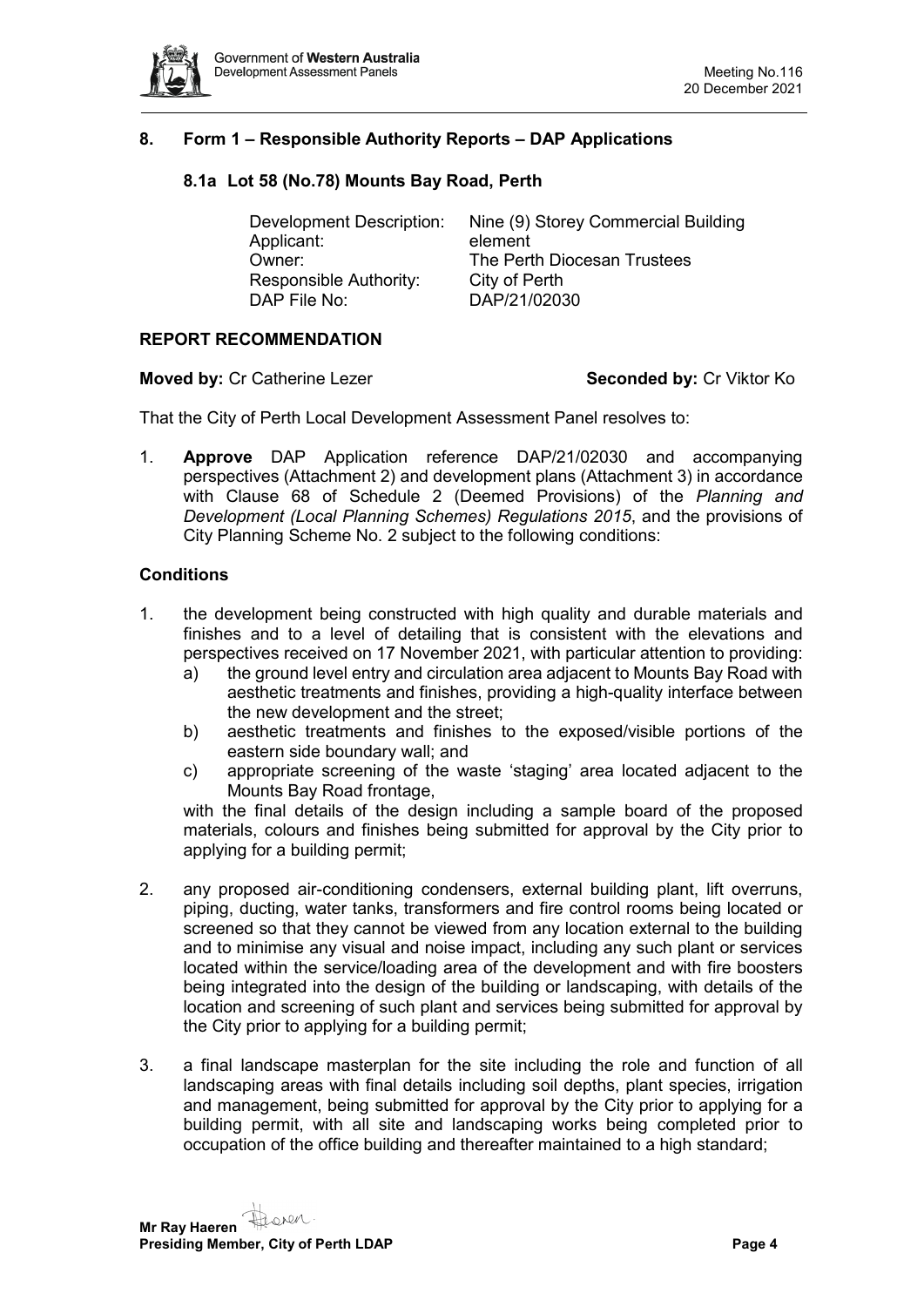

- 4. any signage for the development being integrated into the design of the building, with final details being submitted for approval by the City prior to installation, with any signage which is not exempt from approval under the City's Signs Policy 4.6 being subject to a separate application for approval;
- 5. a dilapidation survey of Bishop's House prepared by a suitably qualified professional being submitted to the City and Department of Planning, Lands and Heritage, prior to applying for a building permit;
- 6. a program of monitoring any structural movement and potential vibration impacts on Bishop's House being implemented by the applicant during construction, with the City and Department of Planning, Lands and Heritage being notified immediately if any impact occurs and advised on a recommended course of action by a suitably qualified structural engineer;
- 7. an archaeological watching brief prepared by a suitably qualified archaeologist being submitted to the City and Department of Planning, Lands and Heritage, prior to the commencement of any ground disturbance work, with the City and Department of Planning, Lands and Heritage being notified immediately if archaeological material or features are encountered and advised on a recommended course of action by the archaeologist, with any required remedial works being undertaken by the applicant/owner to the satisfaction of the City, in consultation with the Department of Planning, Lands and Heritage;
- 8. any pruning to the on-site trees being required to be undertaken by a qualified tree surgeon with a minimum Certificate III in Arboriculture, with all works complying with Australian Standard 4373 Pruning of Amenity Trees, to the satisfaction of the City, in consultation with the Department of Planning, Lands and Heritage;
- 9. on-site stormwater disposal/management being to the City's specifications with details being submitted for approval by the City prior to applying for a building permit;
- 10. the proposed development being designed and constructed in such a manner so that existing and possible future noise levels associated with:
	- a) inner city activities including commercial and entertainment uses and activities; and
	- b) noise generated from within the development, including all mechanical services and plant infrastructure;

that could potentially affect occupants of the development, can be successfully attenuated in accordance with the *Environmental Protection (Noise) Regulations 1997*. Details of such noise attenuation measures shall be prepared by a qualified acoustic consultant and submitted to for approval by the City prior to applying for a building permit;

11. a final Waste Management Plan, being submitted for approval by the City prior to applying for a building permit;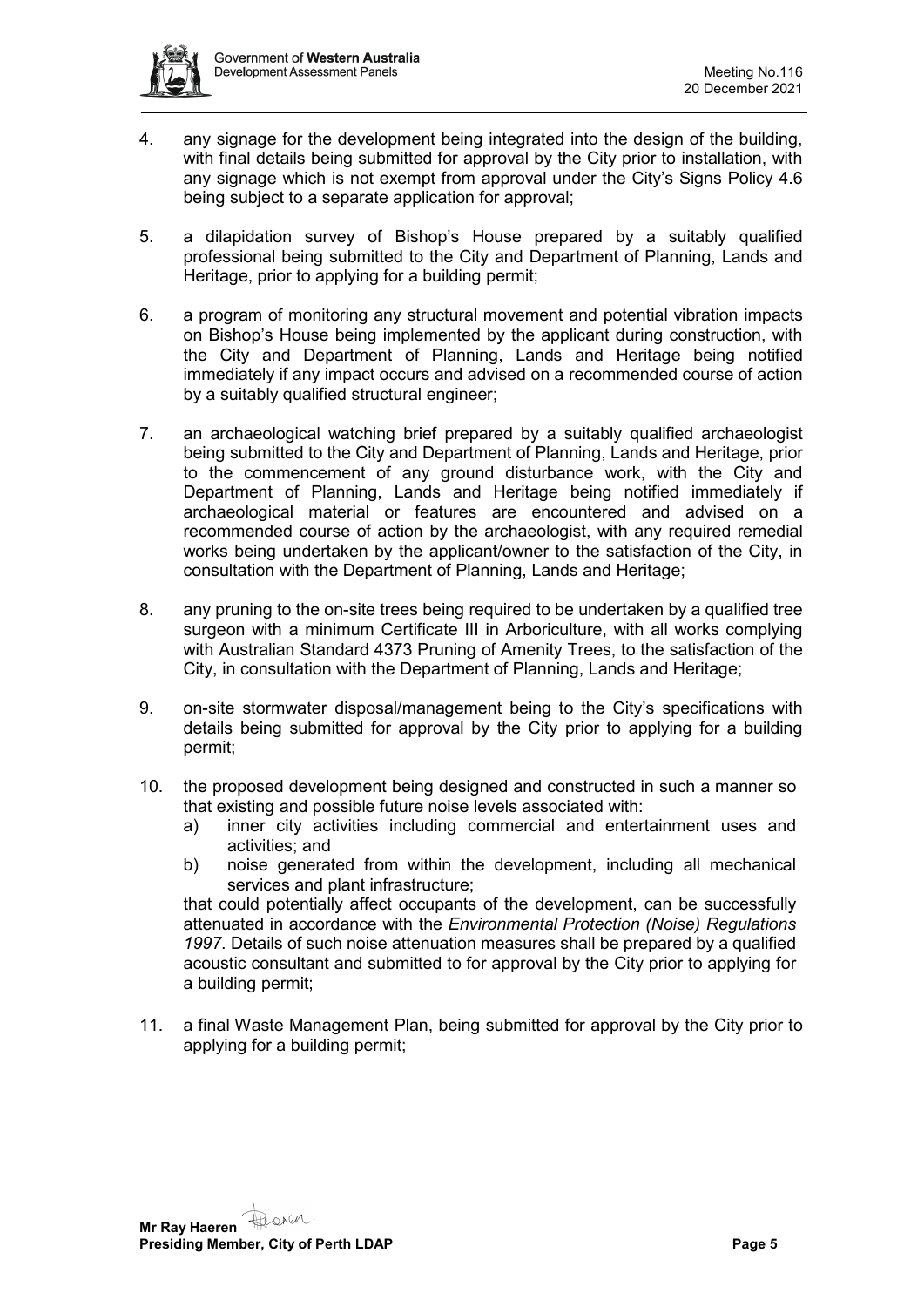

- 12. the existing street trees located in the road verge on Mounts Bay Road being retained and protected from damage throughout any demolition and/or construction works with tree protection zones being established and maintained during the demolition and/or construction periods in accordance with the Australian Standard S4970-2009 - Protection of Trees on Development Sites, to the satisfaction of the City, with the owner/applicant being liable for any damage or removal of the trees;
- 13. all new or modified crossovers being located and constructed to the City's specification and satisfaction, including provision of compliant widths and sight lines, prior to occupation of the development, with all works external to the property boundaries of the site not being approved as part of this development and being subject to a separate application(s) for approval; and
- 14. demolition and/or construction management plans for the proposal prepared in accordance with the City's pro-forma and requirements being submitted for approval by the City prior to applying for a demolition permit and/or a building permit.

#### **Advice**

- 1. This decision constitutes planning approval only and is valid for a period of four (4) years from the date of approval. If the subject development is not substantially commenced within the specified period, the approval shall lapse and be of no further effect.
- 2. The City advises that the final Waste Management Plan is required to address the following additional matters:
	- a) waste generation calculations for Lamont's Bishop's House including maximum number of bins and proposed collection frequency;
	- b) details of the new bin storage area for Lamont's Bishop's House;
	- c) relocation of the Waste 'Staging' Area access gate westwards to reduce the distance from where the truck stops on Mounts Bay Road to where waste bins can be accessed to minimise manual handling and traffic obstruction; and
	- d) access and security arrangements for the Waste Staging Area noting the City's preference for PIN codes to reduce security risks.
- 3. The City advises that the existing street trees will not be permitted to be pruned, relocated or removed to accommodate demolition and/or construction works at the site, with the amenity value of nearby street trees to be included in any works bond associated with any building permit issued by the City.
- 4. With regards to the proposed works shown external to the site including the addition of a vehicle crossover and removal of car parking bays within the Spring Street road reserve, it is advised that approval of this development application should not be construed as support or approval for these works which are subject to separate applications and approval by the City.

The City advises that notwithstanding the dual 'Office' and 'Education 2' land uses approved for the building under the relevant planning framework, the applicant should consider the different building requirements for these uses as classified and prescribed under the Building Code of Australia.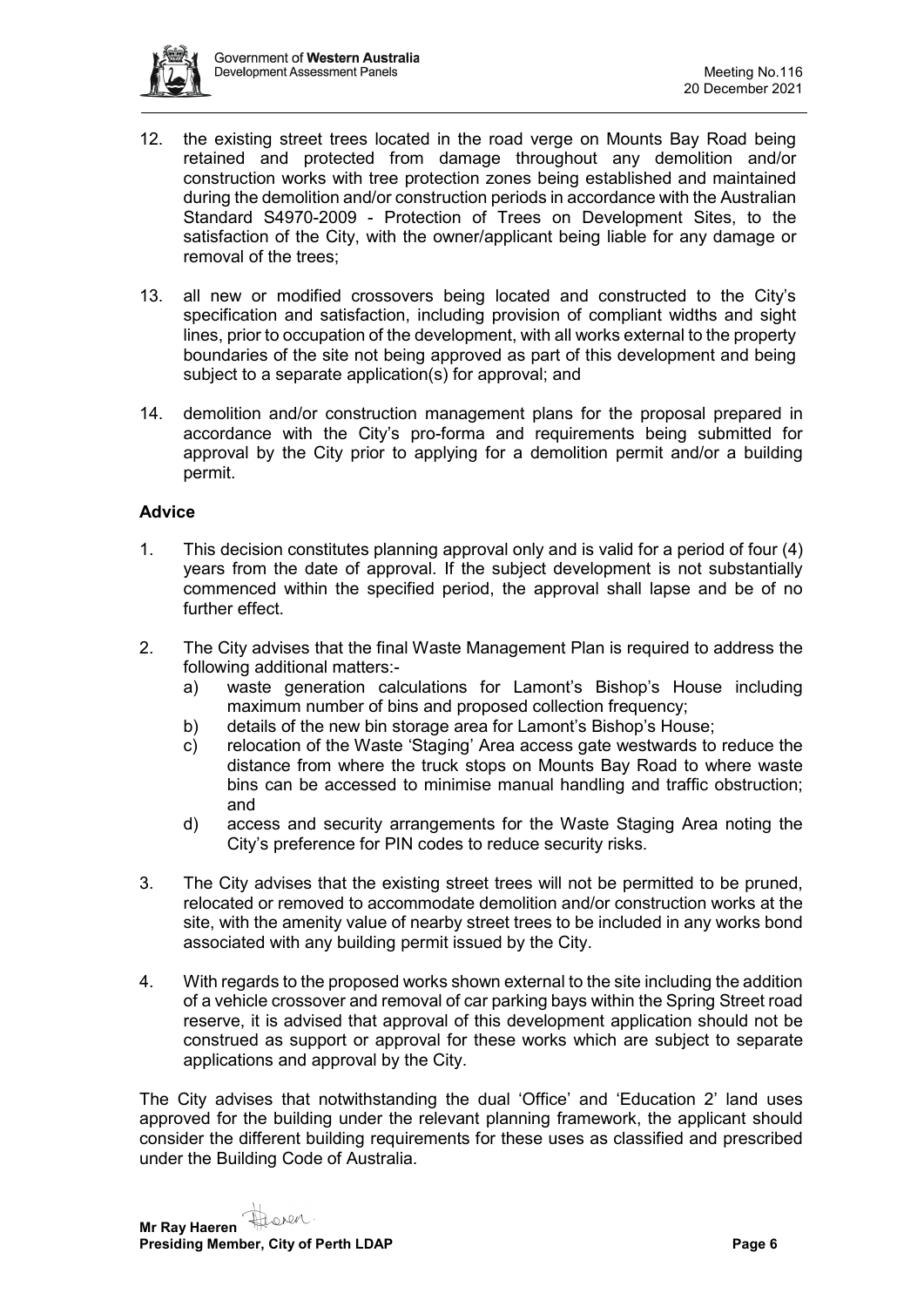

# **The Report Recommendation was put and CARRIED UNANIMOUSLY.**

**REASON:** DAP members were satisfied the proposal was acceptable and conditions were appropriate as per the RAR.

#### <span id="page-6-0"></span>**8.1b Lot 58 (No.78) Mounts Bay Road, Perth**

| Development Description: | Nine (9) Storey Commercial Building    |
|--------------------------|----------------------------------------|
| Applicant:               | element                                |
| Owner:                   | The Perth Diocesan Trustees            |
| Responsible Authority:   | Western Australian Planning Commission |
| DAP File No:             | DAP/21/02030                           |
|                          |                                        |

#### **REPORT RECOMMENDATION**

**Moved by:** Cr Viktor Ko **Seconded by:** Cr Catherine Lezer

That the City of Perth Local Development Assessment Panel resolves to

**Approve** DAP Application reference DAP/21/02030 and accompanying plans date stamped 17 November 2021 by the Department of Planning, Lands and Heritage on behalf of the Western Australian Planning Commission, in accordance with Clause 30(1) of the Metropolitan Region Scheme, subject to the following conditions:

#### **Conditions**

- 1. This decision constitutes planning approval only and is valid for a period of four (4) years from the date of approval. If the subject development is not substantially commenced within the specified period, the approval shall lapse and be of no further effect.
- 2. The development is to be carried out in accordance with the plans date stamped 17 November 2021 (attached) subject to any modifications as required by the conditions of approval.
- 3. A dilapidation survey of Bishop's House itself, undertaken by a suitably qualified professional, shall be prepared prior to the commencement of any works to the specification of the Heritage Council and satisfaction of the Western Australian Planning Commission.
- 4. A program of monitoring any structural movement and potential vibration impacts on Bishop's House shall be implemented at the commencement of works. The Heritage Council is to be notified immediately if any impact occurs and advised on a recommended course of action by a suitably qualified structural engineer.
- 5. An archaeological watching brief by a suitably qualified archaeologist shall be implemented at the commencement of any ground disturbance work. The Heritage Council shall be notified immediately if archaeological material or features are encountered and advised on a recommended course of action by the archaeologist.
- 6. Pruning to the trees is to be undertaken by a qualified tree surgeon with a minimum Certificate III in Arboriculture and all works shall comply with Australian Standard 4373 Pruning of Amenity Trees.